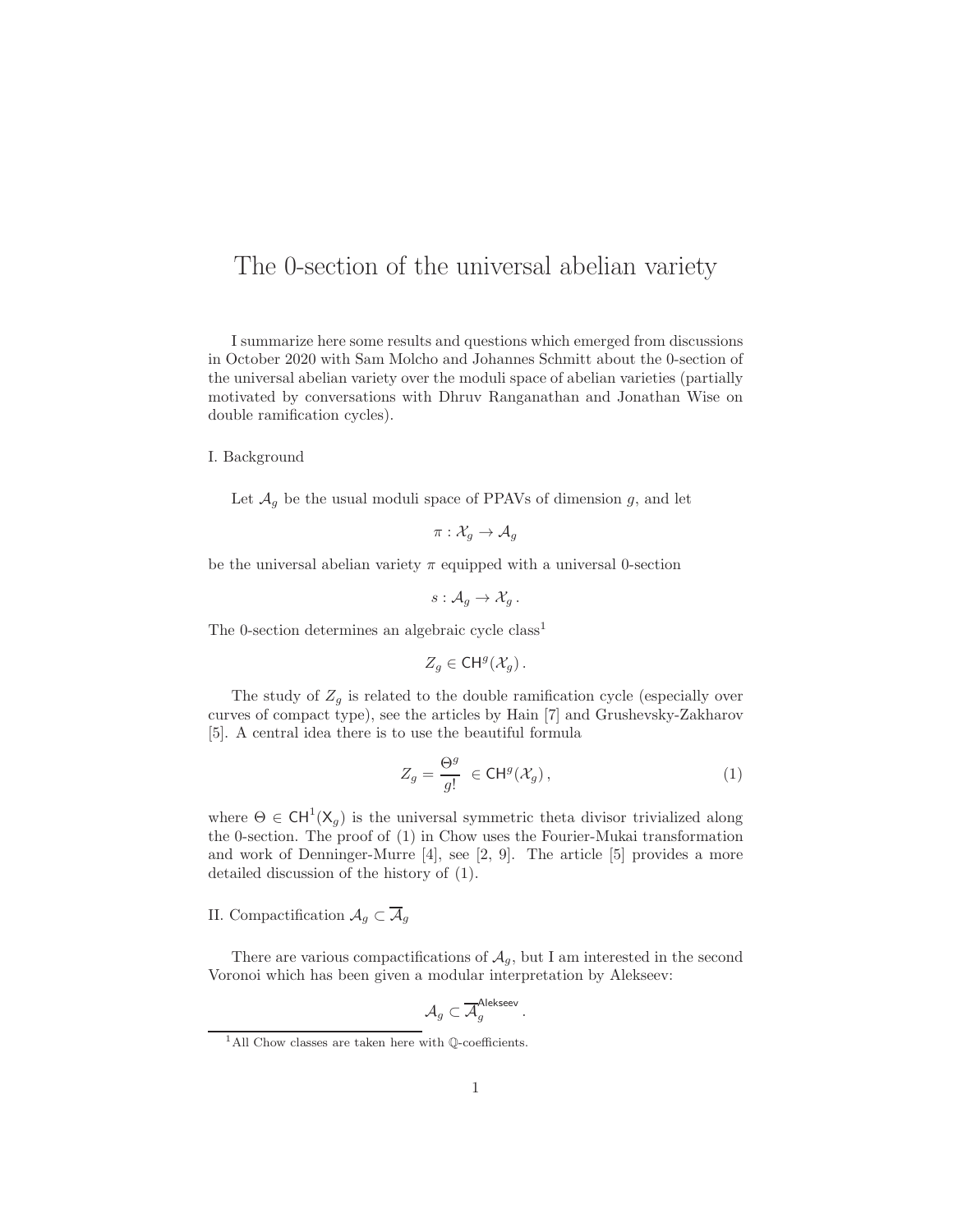As explained in [8], Olsson provides a modular interpretation for the normalization

$$
\overline{\mathcal{A}}^{\mathsf{Olsson}} \to \overline{\mathcal{A}}_g^{\mathsf{Alekseev}}.
$$

Our arguments will be valid for both  $\overline{A}^{\text{Olsson}}$  and  $\overline{A}_q^{\text{Alekseev}}$  $\frac{q}{g}$ . We will denote the compactification by

$$
\mathcal{A}_g\subset \mathcal{A}_g\,,
$$

where  $\overline{\mathcal{A}}_g$  either the space of Alekseev or the space of Olsson.

The four important properties of the compactification  $\overline{\mathcal{A}}_g$  as far as the discussion here is concerned are:

- The points of  $\overline{\mathcal{A}}_g$  parameterize (before normalization) stable semiabelic pairs which are quadruples  $(G, P, L, \theta)$  where G is a semiabelian variety, P is projective variety equipped with a  $G$ -action,  $L$  is an ample line bundle on P, and  $\theta \in H^0(P, L)$ . The data  $(G, P, L, \theta)$  satisfy several further conditions, see Section 4.2.16 of [8].
- There is a universal semiabelian variety

$$
\overline{\pi}:\overline{\mathcal{X}}_g\to\overline{\mathcal{A}}_g
$$

with a 0-section

$$
\overline{s}:\overline{\mathcal{A}}_g\rightarrow \overline{\mathcal{X}}_g
$$

corresponding to the semiabelian variety which is the first piece of data of a stable semiabelic pair (the rest of the pair data will not play a role in our study).

• The usual Torelli map  $\tau : \mathcal{M}_g \to \mathcal{A}_g$  extends canonically

$$
\overline{\tau}:\overline{\mathcal{M}}_g\to\overline{\mathcal{A}}_g,
$$

see [1].

• The  $\overline{\tau}$ -pullback to  $\overline{\mathcal{M}}_q$  of  $\overline{\mathcal{X}}_q$  is the universal family

$$
\mathsf{Pic}^0_\epsilon\to \overline{\mathcal{M}}_g
$$

parameterizing line bundles on the fibers of the universal curve

$$
\epsilon: \mathcal{C}_g \to \overline{\mathcal{M}}_g
$$

which have degree 0 *on every component* of the fiber [1].

I have followed the notation of [8]. M. Olsson assures me that the last two Torelli results also hold after his normalization.

The question I am interested in here is to what extent is an equation of the form of (1) is possible over  $\overline{\mathcal{A}}_q$ . A result by Grushevsky and Zakharov along these line appears in [6]. Let

$$
\overline{Z}_g \in \mathsf{CH}^g(\overline{\mathcal{X}}_g)
$$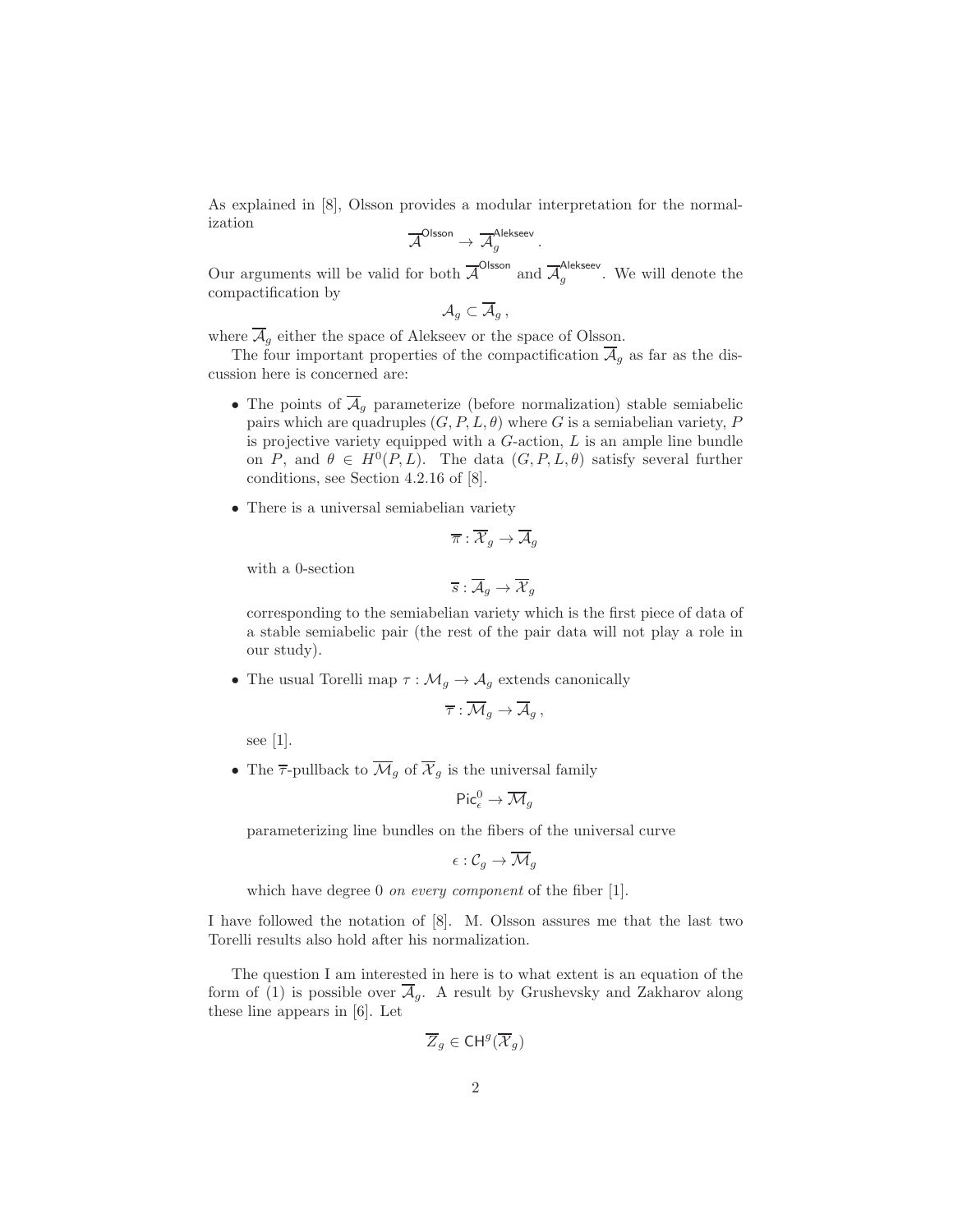be the class of the 0-section  $\overline{s}$ . Grushevsky and Zakharov calculate the restriction  $\overline{Z}_g|_{\mathcal{U}_g}$  of  $\overline{Z}_g$  over a particular open set

$$
\mathcal{A}_g\subset\mathcal{U}_g\subset\overline{\mathcal{A}}_g
$$

in terms of  $\Theta$ , a boundary divisor  $D \in \text{CH}^1(\overline{\mathcal{X}}_g|_{\mathcal{U}_g})$ , and a class

$$
\Delta \in \mathrm{CH}^2(\overline{\mathcal{X}}_g|_{\mathcal{U}_g}).
$$

The formula of [6] is a useful extension of (1).

The result of Grushevsky-Zarkhov shows that while the naive extension of (1) does not hold over  $\mathcal{U}_g$ , the class  $\overline{Z}_g|_{\mathcal{U}_g}$  lies in the subring of  $CH^*(\overline{\mathcal{X}}_g|_{\mathcal{U}_g})$ generated by classes of degree 1 and 2.<sup>2</sup>

III. Bounding the complexity of  $\overline{Z}_q$  from below.

Let  $CH^*(\overline{\mathcal{X}}_g)$  be the operational Chow ring. Since the image of the 0-section  $\overline{s}$  is a local complete intersection,

$$
\overline{Z}_g \in \mathrm{CH}^g(\overline{\mathcal{X}}_g).
$$

Let  $CH^*_{\text{Div}}(\overline{\mathcal{X}}_g) \subset CH^*(\overline{\mathcal{X}}_g)$  be the subring generated by  $CH^1(\overline{\mathcal{X}}_g)$ . The first result (proven with S. Molcho and J. Schmitt) is the following:

**Theorem 1.** For all  $g \geq 3$ , we have  $\overline{Z}_g \notin \text{CH}^*_{\text{Div}}(\overline{\mathcal{X}}_g)$ .

As a consequence, no divisor formula extending (1) is possible for  $A_g$ . As remarked in Footnote 2, Theorem 1 can also be obtained from the analysis of [6].

Proof. The idea is geometrically very simple. Let

$$
\mathsf{Pic}^0_\epsilon\to \overline{\mathcal{M}}_g
$$

parameterize line bundles on the fibers of the universal curve of multidegree 0 (as discussed in Section II). Let

$$
t:\overline{\mathcal{M}}_g\to \mathsf{Pic}^0_\epsilon
$$

be the 0-section defined by the trivial line bundle. By the properties of

$$
\overline{\pi}:\overline{\mathcal{X}}_g\to\overline{\mathcal{A}}_g
$$

listed in Section II,

$$
\overline{\tau}^*\overline{s}^*(\overline{Z}_g) = t^*(t[\overline{\mathcal{M}}_g])\,.
$$

<sup>&</sup>lt;sup>2</sup>Though not stated, the analysis of [6] over  $\mathcal{U}_g$  can be used to show  $\overline{Z}_g|_{\mathcal{U}_g}$  is not in the subring of  $CH^*(\overline{\mathcal{X}}_g|_{\mathcal{U}_g})$  generated by classes of degree 1. I thank Sam Grushevsky for correspondence about [6].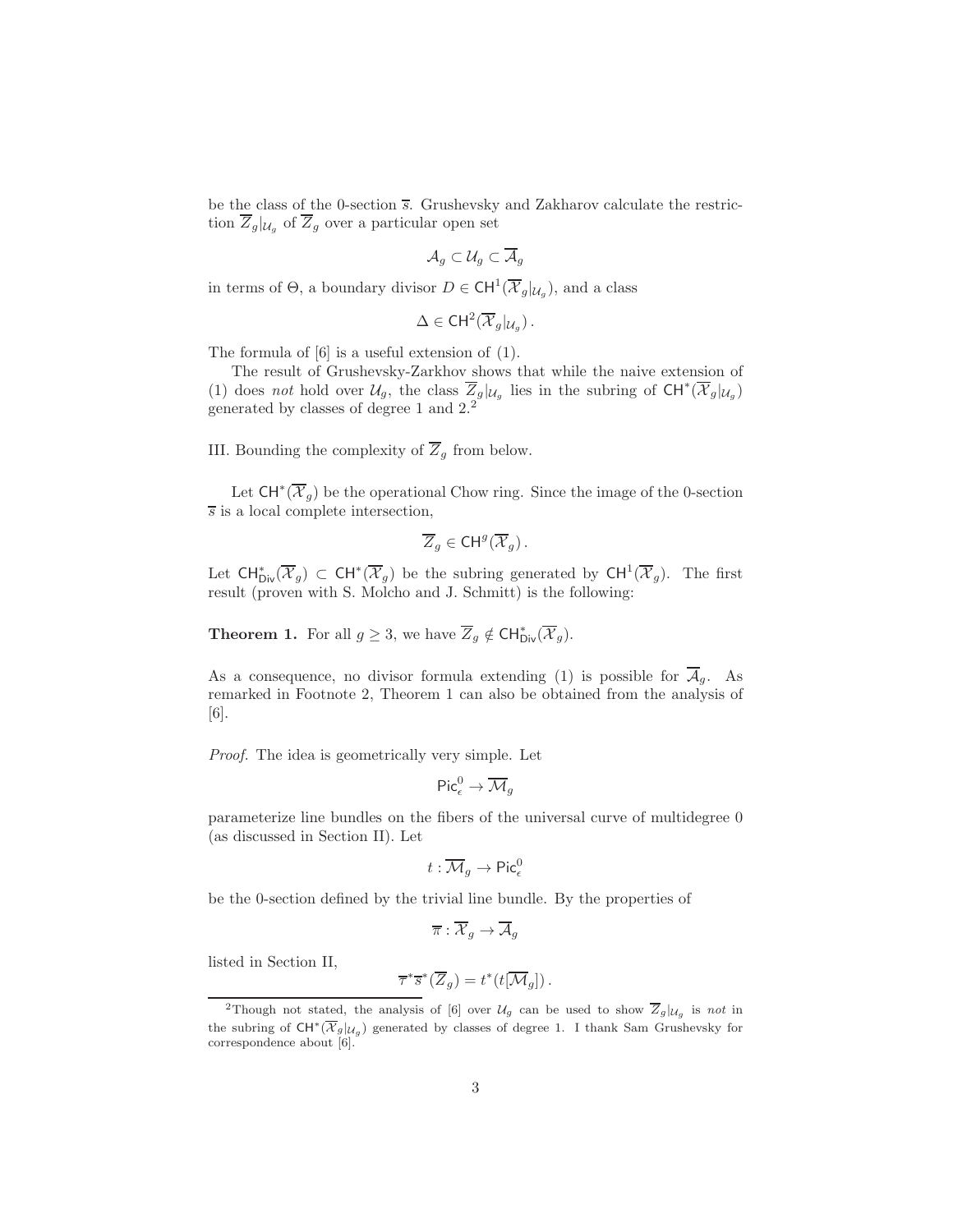By standard analysis of the vertical tangent bundle of  $\mathsf{Pic}^0_\epsilon,$ 

$$
t^*(t[\overline{\mathcal{M}}_g]) = (-1)^g \lambda_g \in \mathrm{CH}^g(\overline{\mathcal{M}}_g).
$$

The Theorem is then an immediate consequence of the following Lemma (proven by J. Schmitt).  $\diamondsuit$ 

**Lemma 1.** For all  $g \geq 3$ , we have  $\lambda_g \notin \text{CH}^*_{\text{Div}}(\overline{\mathcal{M}}_g)$ .

*Proof.* For  $g = 3$ , we have complete control of the tautological ring  $\mathsf{R}^*(\overline{\mathcal{M}}_3)$ . In degree 3,

$$
\mathsf{CH}^3_{\mathsf{Div}}(\overline{\mathcal{M}}_3)\subset \mathsf{R}^3(\overline{\mathcal{M}}_3)
$$

is a 9-dimensional subspace of a 10-dimensional space. Explicit calculations with the Sage program  $admcycles$  [3] shows  $\lambda_3 \notin CH^3_{\text{Div}}(\overline{\mathcal{M}}_3)$ .

We also understand  $\mathsf{R}^*(\overline{\mathcal{M}}_{3,1})$  completely:

$$
\text{CH}^3_{\text{Div}}(\overline{\mathcal M}_{3,1})\subset R^3(\overline{\mathcal M}_{3,1})
$$

is a 28-dimensional subspace of a 29-dimensional space. But remarkably, a calculation by admcycles shows

$$
\lambda_3\in\mathsf{CH}^3_{\mathsf{Div}}(\overline{\mathcal{M}}_{3,1})\mathrel{!}
$$

The containment appears miraculous. Is there a geometric explanation?

The tautological ring  $\mathsf{R}^*(\overline{\mathcal M}_{4,1})$  is also completely under control:

$$
CH^4_{Div}(\overline{\mathcal M}_{4,1})\subset R^4(\overline{\mathcal M}_{4,1})
$$

is a 103-dimensional subspace of a 191-dimensional space. An admcycles calculation shows

$$
\lambda_4 \notin \text{CH}^4_{\text{Div}}(\overline{\mathcal{M}}_{4,1}). \tag{2}
$$

The result (2) implies

$$
\lambda_4 \notin \mathrm{CH}^4_{\mathrm{Div}}(\overline{\mathcal{M}}_4).
$$

For  $g \geq 5$ , a boundary restriction argument is pursued. Suppose, for contradiction,

$$
\lambda_g \in \text{CH}^g_{\text{Div}}(\overline{\mathcal{M}}_g). \tag{3}
$$

Then, by pull-back, we have

$$
\lambda_g \in \mathrm{CH}^g_{\mathrm{Div}}(\overline{\mathcal{M}}_{g,1})\,. \tag{4}
$$

Consider the standard boundary inclusion

$$
\delta: \overline{\mathcal{M}}_{g-1,1} \times \overline{\mathcal{M}}_{1,2} \to \overline{\mathcal{M}}_{g,1} .
$$

As usual, we have

$$
\delta^*(\lambda_g) = \lambda_{g-1} \otimes \lambda_1.
$$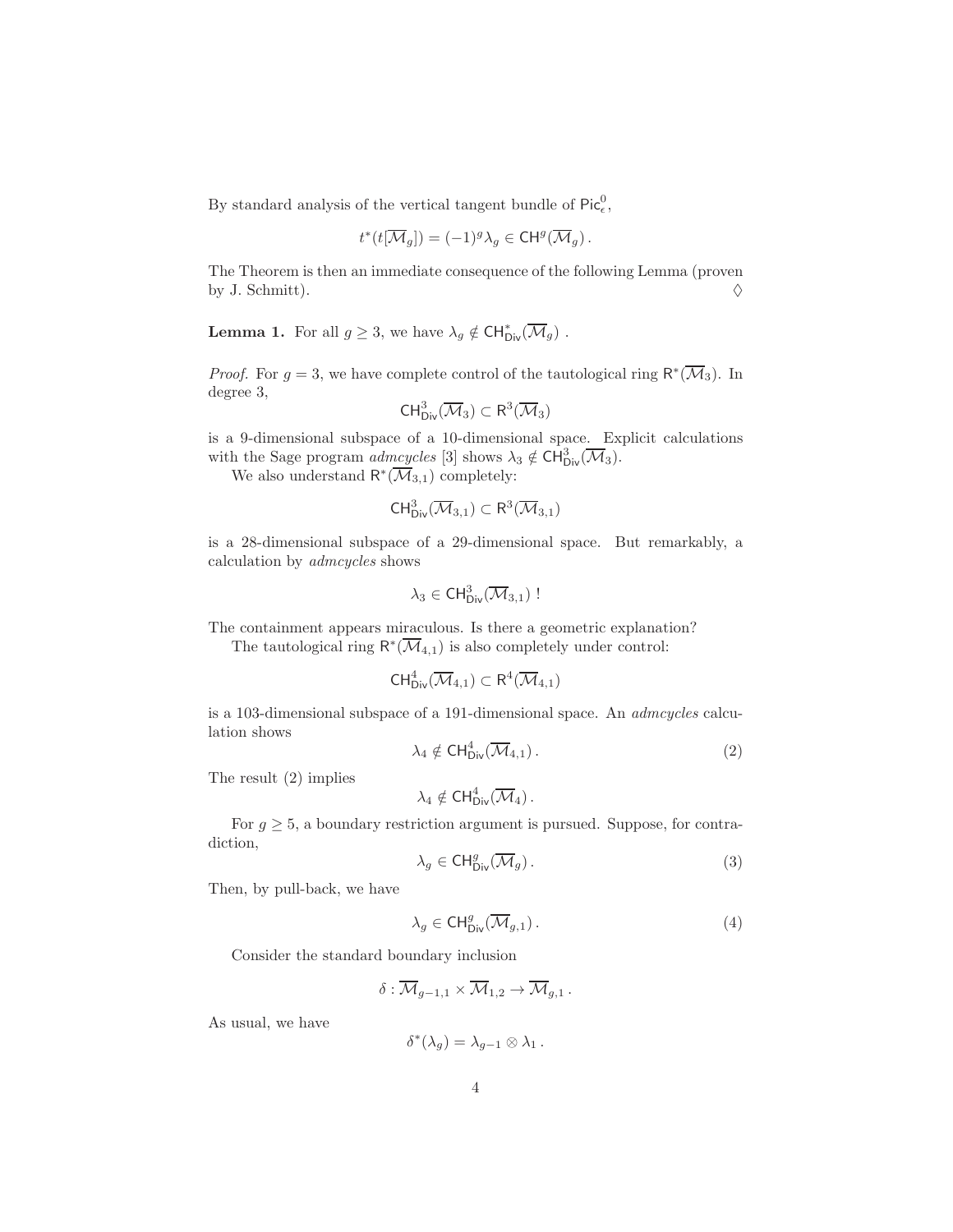Then (4) implies

$$
\lambda_{g-1} \otimes \lambda_1 \in \mathrm{CH}^g_{\mathrm{Div}}(\overline{\mathcal{M}}_{g-1,1} \times \overline{\mathcal{M}}_{1,2}). \tag{5}
$$

Since  $\overline{\mathcal{M}}_{1,2}$  has a coarse moduli space with an affine stratification,

$$
\mathsf{CH}^*_{\mathsf{Div}}(\overline{\mathcal{M}}_{g-1,1} \times \overline{\mathcal{M}}_{1,2}) = \mathsf{CH}^*_{\mathsf{Div}}(\overline{\mathcal{M}}_{g-1,1}) \otimes \mathsf{CH}^*_{\mathsf{Div}}(\overline{\mathcal{M}}_{1,2})\,.
$$

We therefore can write  $\mathsf{CH}^g_{\mathsf{Div}}(\overline{\mathcal{M}}_{g-1,1} \times \overline{\mathcal{M}}_{1,1})$  as

$$
\begin{array}{ll}\n\mathsf{CH}_{\mathsf{Div}}^{g}(\overline{\mathcal{M}}_{g-1,1}) \otimes \mathsf{CH}_{\mathsf{Div}}^{0}(\overline{\mathcal{M}}_{1,1}) \\
\oplus \quad \mathsf{CH}_{\mathsf{Div}}^{g-1}(\overline{\mathcal{M}}_{g-1,1}) \otimes \mathsf{CH}_{\mathsf{Div}}^{1}(\overline{\mathcal{M}}_{1,1}) \\
\oplus \quad \mathsf{CH}_{\mathsf{Div}}^{g-2}(\overline{\mathcal{M}}_{g-1,1}) \otimes \mathsf{CH}_{\mathsf{Div}}^{2}(\overline{\mathcal{M}}_{1,1}).\n\end{array} \tag{6}
$$

After multiplying with  $\psi_1$  (corresponding to the original marking of  $\overline{\mathcal{M}}_{g,1}$ ) and pushing both (5) and (6) to the factor  $\overline{\mathcal{M}}_{g-1,1}$ , we conclude

$$
\lambda_{g-1}\in \mathrm{CH}^{g-1}_{\mathrm{Div}}(\overline{\mathcal{M}}_{g-1,1})\,.
$$

By descending induction, we contradict (2). Therefore (4) and hence also (3) must be false.  $\Diamond$ 

The proof of Lemma 1 above shows

$$
\lambda_g \notin \text{CH}^g_{\text{Div}}(\overline{\mathcal{M}}_{g,1})
$$
\n<sup>(7)</sup>

for  $g \geq 4$ . By using (7) as a starting point, we can study

$$
\lambda_g\in \mathsf{CH}^g(\overline{\mathcal{M}}_{g,n})
$$

for  $g \geq 4$  and  $n \geq 2$  using the boundary restrictions

$$
\widehat{\delta}: \overline{\mathcal{M}}_{g,n-1} \times \overline{\mathcal{M}}_{0,3} \to \overline{\mathcal{M}}_{g,n} .
$$

The argument used in the proof then easily yields a statement with markings:

**Lemma 2.** For all  $g \geq 4$  and  $n \geq 0$ , we have

$$
\lambda_g \notin \mathrm{CH}^g_{\mathrm{Div}}(\overline{\mathcal{M}}_{g,n}).
$$

IV. Higher degree generators and the Chern classes of the Hodge bundle

Define the subring of tautological classes

$$
\mathsf{R}_{\mathsf{D}\leq k}^*(\overline{\mathcal{M}}_{g,n})\subset\mathsf{R}^*(\overline{\mathcal{M}}_{g,n})
$$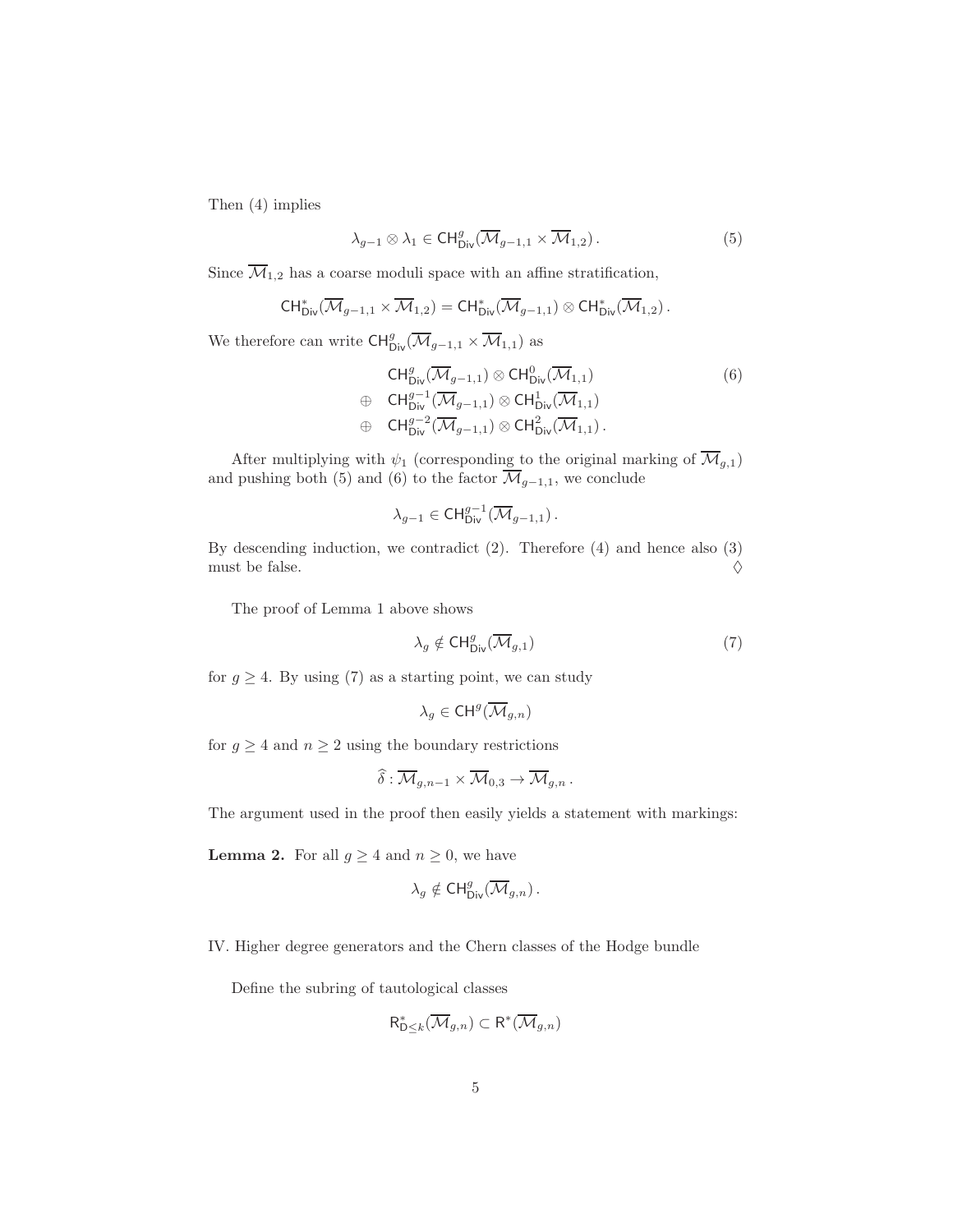generated by classes of (complex) degrees less than or equal to  $k$ . Since all divsors are tautological,

$$
\mathsf{R}_{\mathsf{D}\leq 1}^*(\overline{\mathcal{M}}_{g,n})=\mathsf{CH}^*_{\mathsf{Div}}(\overline{\mathcal{M}}_{g,n}).
$$

Other such relationships are discussed below. The arguments in Section III naturally generalize to address the following question: when is

$$
\lambda_{g-r} \in \mathsf{R}_{\mathsf{D}\leq k}^{g-r}(\overline{\mathcal{M}}_{g,n})?
$$

A crucial case of the question (from the point of view of boundary restriction arguments) is for  $n = 1$ . Let  $\mathsf{Q}_g(r, k)$  be the statement

$$
\lambda_{g-r}\notin\mathsf{R}^{g-r}_{\mathsf{D}\leq k}(\overline{\mathcal{M}}_{g,1})
$$

which may be true or false.

For example,  $Q_q(r, g - r)$  is false essentially by definition. In fact,

$$
Q_g(s, g - r)
$$
 for all  $s \geq r$ 

is false for the same reason. By Mumford's formula for the Chern character of the Hodge bundle (and the vanishing of even Chern characters),  $Q_q(r-1, g-r)$ is false whenever  $q - r$  is odd.

The boundary arguments used in the proofs of Lemmas 1 and 2 yield the following two results.

**Theorem 2.** If  $Q_g(r, k)$  is true, then  $Q_{g+1}(r, k)$  and  $Q_{g+1}(r + 1, k)$  are true.

**Theorem 3.** If  $Q_g(r, k)$  is true, then

$$
\lambda_{g-r} \notin \mathsf{R}_{\mathsf{D}\leq k}^{g-r}(\overline{\mathcal{M}}_{g,n})
$$

for all  $n \geq 0$ .

Since the  $D \leq 1$  case has already been studied in Section III, we consider  $D \leq 2$ . The first relevant *admcycles* calculation is

$$
\lambda_3 \notin R^3_{D \leq 2}(\overline{\mathcal{M}}_{4,1}),
$$

so  $Q_4(1, 2)$  is true. The corresponding subspace here is of dimension 91 inside a 93 dimensional space. As a consequence of Theorems 2 and 3, we find

$$
\lambda_{g-1}\notin\mathsf{R}_{\mathsf{D}\leq 2}^{g-1}(\overline{\mathcal{M}}_{g,n})
$$

for all  $g \geq 4$  and  $n \geq 0$ .

A much more complicated admcycles calculation (modulo Pixton's conjecture) shows

$$
\lambda_5 \notin \mathsf{R}_{\mathsf{D}\leq 2}^5(\overline{\mathcal{M}}_{5,1})\,,
$$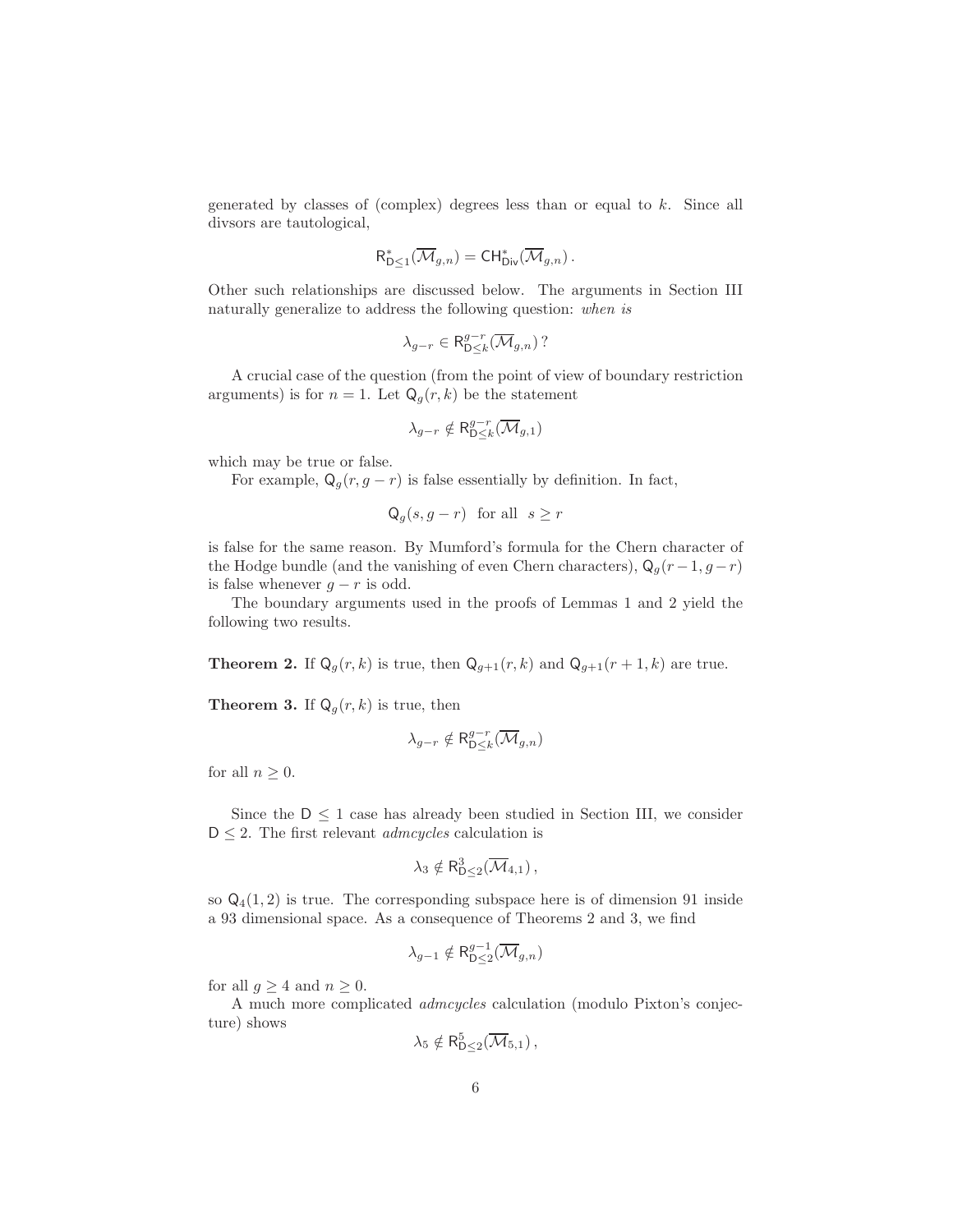so  $\mathsf{Q}_5(0,2)$  is true. The corresponding subspace here is of dimension 1314 inside a 1371 dimensional space – a longer admcycles calculation should be possible here using Poincaré duality to prove Pixton's conjecture for  $\mathcal{M}_{5,1}$ . As a consequence of Theorems 2 and 3, we find

$$
\lambda_g \notin \mathsf{R}_{\mathsf{D}\leq 2}^g(\overline{\mathcal{M}}_{g,n})
$$

for all  $g \geq 5$  and  $n \geq 0$ . For large g, the following equality is known<sup>3</sup>

$$
\mathsf{R}^2(\overline{\mathcal{M}}_g) = H^4(\overline{\mathcal{M}}_g).
$$

We then obtain a new obstruction for generalizing (1) by running the above discussion in cohomology.

**Theorem 4.** Not only is no divisor formula extending (1) possible for  $A_g$ , no formula including codimension 2 classes as by Grushevsky-Zakharov [6] can be extended over  $\overline{\mathcal{A}}_a$ .

**Conjecture.** No extension of (1) over  $\overline{\mathcal{A}}_q$  for all g can be written with classes of uniformly bounded degree.

V. Parallel study in  $\mathsf{CH}^*_{\mathsf{log}}(\overline{\mathcal{M}}_{g,n})$ 

We can consider the parallel questions also in  $\text{CH}^*_{\text{log}}(\overline{\mathcal{M}}_{g,n})$  where  $\text{CH}^*_{\text{log}}$  is defined via the limit of all iterated blow-ups of  $\overline{\mathcal{M}}_{g,n}$  along boundary strata. The most basic question is:

**Question.** Does  $\lambda_g$  lie in the subring of  $\text{CH}^*_{\text{log}}(\overline{\mathcal{M}}_g)$  generated by divisors?

I would guess the answer is no except for perhaps finitely many g. However, David Holmes thinks the answer is yes based on a view of the log Chow groups of LogPic.

Rahul, 19 October 2020

## References

[1] V. Alekseev, Compactified Jacobians and the Torelli map, Publ. Res. Inst. Math. Sci. 40 (2004), 1241–1265.

<sup>&</sup>lt;sup>3</sup>My memory is for  $g \geq 8$  by Polito, but should be checked.